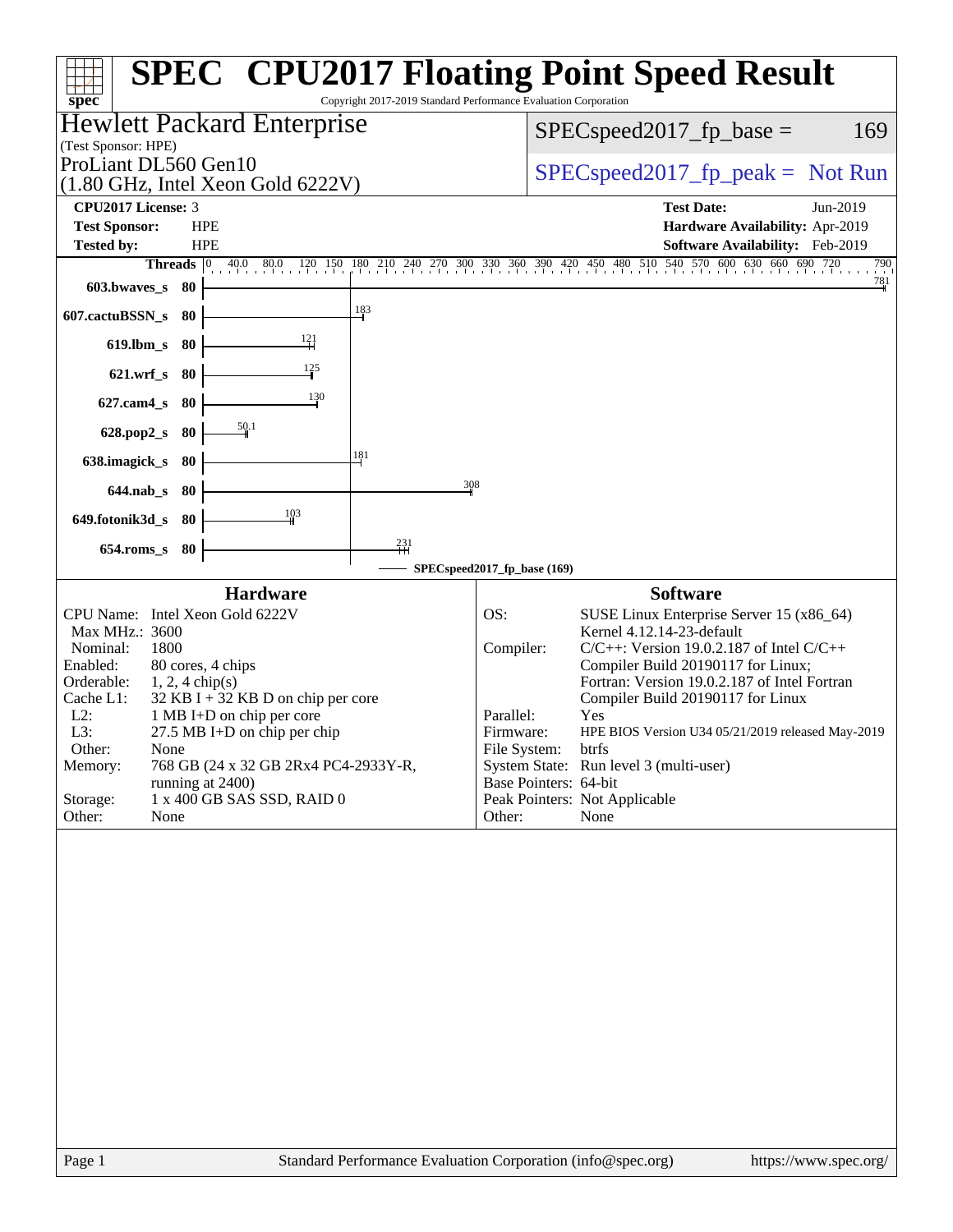Copyright 2017-2019 Standard Performance Evaluation Corporation

### Hewlett Packard Enterprise

(Test Sponsor: HPE)

**[spec](http://www.spec.org/)**

(1.80 GHz, Intel Xeon Gold 6222V)

 $SPEC speed2017_fp\_base = 169$ 

### ProLiant DL560 Gen10  $SPEC speed2017$  fp\_peak = Not Run

**[CPU2017 License:](http://www.spec.org/auto/cpu2017/Docs/result-fields.html#CPU2017License)** 3 **[Test Date:](http://www.spec.org/auto/cpu2017/Docs/result-fields.html#TestDate)** Jun-2019

**[Test Sponsor:](http://www.spec.org/auto/cpu2017/Docs/result-fields.html#TestSponsor)** HPE **[Hardware Availability:](http://www.spec.org/auto/cpu2017/Docs/result-fields.html#HardwareAvailability)** Apr-2019 **[Tested by:](http://www.spec.org/auto/cpu2017/Docs/result-fields.html#Testedby)** HPE **[Software Availability:](http://www.spec.org/auto/cpu2017/Docs/result-fields.html#SoftwareAvailability)** Feb-2019

### **[Results Table](http://www.spec.org/auto/cpu2017/Docs/result-fields.html#ResultsTable)**

|                                   | <b>Base</b>                                                                 |                |              |                | <b>Peak</b> |                |            |                |                |              |                |              |                |              |
|-----------------------------------|-----------------------------------------------------------------------------|----------------|--------------|----------------|-------------|----------------|------------|----------------|----------------|--------------|----------------|--------------|----------------|--------------|
| <b>Benchmark</b>                  | <b>Threads</b>                                                              | <b>Seconds</b> | <b>Ratio</b> | <b>Seconds</b> | Ratio       | <b>Seconds</b> | Ratio      | <b>Threads</b> | <b>Seconds</b> | <b>Ratio</b> | <b>Seconds</b> | <b>Ratio</b> | <b>Seconds</b> | <b>Ratio</b> |
| $603.bwaves$ s                    | 80                                                                          | 75.7           | 779          | 75.5           | 781         | 75.5           | 782        |                |                |              |                |              |                |              |
| 607.cactuBSSN s                   | 80                                                                          | 90.9           | 183          | 91.2           | 183         | 91.1           | <b>183</b> |                |                |              |                |              |                |              |
| $619.1$ bm s                      | 80                                                                          | 43.2           | 121          | 41.2           | 127         | 43.2           | 121        |                |                |              |                |              |                |              |
| $621$ .wrf s                      | 80                                                                          | 107            | 123          | 105            | 125         | 106            | 125        |                |                |              |                |              |                |              |
| $627$ .cam $4 \text{ s}$          | 80                                                                          | 67.5           | 131          | 68.2           | 130         | 68.2           | <b>130</b> |                |                |              |                |              |                |              |
| $628.pop2_s$                      | 80                                                                          | 235            | 50.6         | 237            | 50.1        | 245            | 48.4       |                |                |              |                |              |                |              |
| 638.imagick_s                     | 80                                                                          | 79.9           | 181          | 80.0           | 180         | 79.8           | 181        |                |                |              |                |              |                |              |
| $644$ .nab s                      | 80                                                                          | 57.1           | 306          | 56.8           | 308         | 56.8           | 308        |                |                |              |                |              |                |              |
| 649.fotonik3d s                   | 80                                                                          | 88.0           | 104          | 88.7           | 103         | 91.2           | 100        |                |                |              |                |              |                |              |
| $654$ .roms s                     | 80                                                                          | 68.3           | 231          | 70.1           | 225         | 66.9           | 235        |                |                |              |                |              |                |              |
| $SPEC speed2017$ fp base =<br>169 |                                                                             |                |              |                |             |                |            |                |                |              |                |              |                |              |
|                                   | $CDFC_{\alpha \alpha \alpha}$ $d2017$ from $R =$<br>$Nof$ D <sub>11</sub> n |                |              |                |             |                |            |                |                |              |                |              |                |              |

**[SPECspeed2017\\_fp\\_peak =](http://www.spec.org/auto/cpu2017/Docs/result-fields.html#SPECspeed2017fppeak) Not Run**

Results appear in the [order in which they were run.](http://www.spec.org/auto/cpu2017/Docs/result-fields.html#RunOrder) Bold underlined text [indicates a median measurement](http://www.spec.org/auto/cpu2017/Docs/result-fields.html#Median).

#### **[Operating System Notes](http://www.spec.org/auto/cpu2017/Docs/result-fields.html#OperatingSystemNotes)**

 Stack size set to unlimited using "ulimit -s unlimited" Transparent Huge Pages enabled by default Prior to runcpu invocation Filesystem page cache synced and cleared with: sync; echo 3> /proc/sys/vm/drop\_caches

#### **[General Notes](http://www.spec.org/auto/cpu2017/Docs/result-fields.html#GeneralNotes)**

Environment variables set by runcpu before the start of the run: KMP\_AFFINITY = "granularity=core,compact" LD\_LIBRARY\_PATH = "/home/cpu2017\_u2/lib/ia32:/home/cpu2017\_u2/lib/intel64" OMP\_STACKSIZE = "192M"

 Binaries compiled on a system with 1x Intel Core i9-7900X CPU + 32GB RAM memory using Redhat Enterprise Linux 7.5 NA: The test sponsor attests, as of date of publication, that CVE-2017-5754 (Meltdown) is mitigated in the system as tested and documented. Yes: The test sponsor attests, as of date of publication, that CVE-2017-5753 (Spectre variant 1) is mitigated in the system as tested and documented. Yes: The test sponsor attests, as of date of publication, that CVE-2017-5715 (Spectre variant 2) is mitigated in the system as tested and documented.

#### **[Platform Notes](http://www.spec.org/auto/cpu2017/Docs/result-fields.html#PlatformNotes)**

BIOS Configuration: Hyper-Threading set to Disabled Thermal Configuration set to Maximum Cooling

**(Continued on next page)**

Page 2 Standard Performance Evaluation Corporation [\(info@spec.org\)](mailto:info@spec.org) <https://www.spec.org/>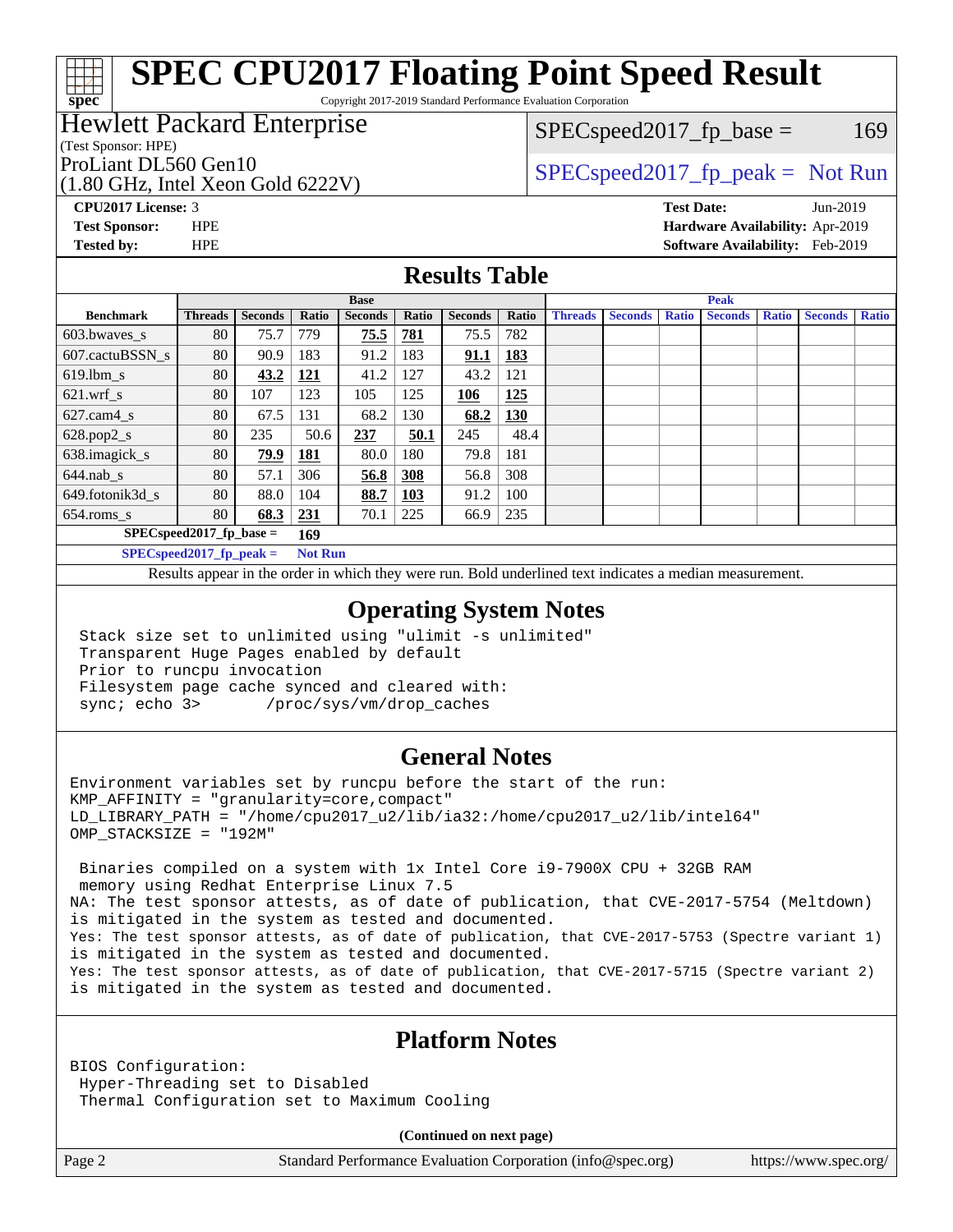Copyright 2017-2019 Standard Performance Evaluation Corporation

### Hewlett Packard Enterprise

 $SPEC speed2017<sub>fp</sub> base =  $169$$ 

### (Test Sponsor: HPE)

(1.80 GHz, Intel Xeon Gold 6222V)

ProLiant DL560 Gen10  $SPEC speed2017$  [p\_peak = Not Run

**[spec](http://www.spec.org/)**

**[CPU2017 License:](http://www.spec.org/auto/cpu2017/Docs/result-fields.html#CPU2017License)** 3 **[Test Date:](http://www.spec.org/auto/cpu2017/Docs/result-fields.html#TestDate)** Jun-2019 **[Test Sponsor:](http://www.spec.org/auto/cpu2017/Docs/result-fields.html#TestSponsor)** HPE **[Hardware Availability:](http://www.spec.org/auto/cpu2017/Docs/result-fields.html#HardwareAvailability)** Apr-2019 **[Tested by:](http://www.spec.org/auto/cpu2017/Docs/result-fields.html#Testedby)** HPE **[Software Availability:](http://www.spec.org/auto/cpu2017/Docs/result-fields.html#SoftwareAvailability)** Feb-2019

#### **[Platform Notes \(Continued\)](http://www.spec.org/auto/cpu2017/Docs/result-fields.html#PlatformNotes)**

Page 3 Standard Performance Evaluation Corporation [\(info@spec.org\)](mailto:info@spec.org) <https://www.spec.org/> Memory Patrol Scrubbing set to Disabled LLC Prefetch set to Enabled LLC Dead Line Allocation set to Disabled Enhanced Processor Performance set to Enabled Workload Profile set to General Peak Frequency Compute Energy/Performance Bias set to Balanced Power Workload Profile set to Custom Numa Group Size Optimization set to Flat Advanced Memory Protection set to Advanced ECC Sysinfo program /home/cpu2017\_u2/bin/sysinfo Rev: r5974 of 2018-05-19 9bcde8f2999c33d61f64985e45859ea9 running on linux-erfc Tue Jun 18 21:32:01 2019 SUT (System Under Test) info as seen by some common utilities. For more information on this section, see <https://www.spec.org/cpu2017/Docs/config.html#sysinfo> From /proc/cpuinfo model name : Intel(R) Xeon(R) Gold 6222V CPU @ 1.80GHz 4 "physical id"s (chips) 80 "processors" cores, siblings (Caution: counting these is hw and system dependent. The following excerpts from /proc/cpuinfo might not be reliable. Use with caution.) cpu cores : 20 siblings : 20 physical 0: cores 0 1 2 3 4 8 9 10 11 12 16 17 18 19 20 24 25 26 27 28 physical 1: cores 0 1 2 3 4 8 9 10 11 12 16 17 18 19 20 24 25 26 27 28 physical 2: cores 0 1 2 3 4 8 9 10 11 12 16 17 18 19 20 24 25 26 27 28 physical 3: cores 0 1 2 3 4 8 9 10 11 12 16 17 18 19 20 24 25 26 27 28 From lscpu: Architecture: x86\_64 CPU op-mode(s): 32-bit, 64-bit Byte Order: Little Endian  $CPU(s):$  80 On-line CPU(s) list: 0-79 Thread(s) per core: 1 Core(s) per socket: 20 Socket(s): 4 NUMA node(s): 4 Vendor ID: GenuineIntel CPU family: 6 Model: 85<br>Model name: 1n  $Intel(R)$  Xeon $(R)$  Gold 6222V CPU @ 1.80GHz Stepping: 7 CPU MHz: 1800.000 BogoMIPS: 3600.00 **(Continued on next page)**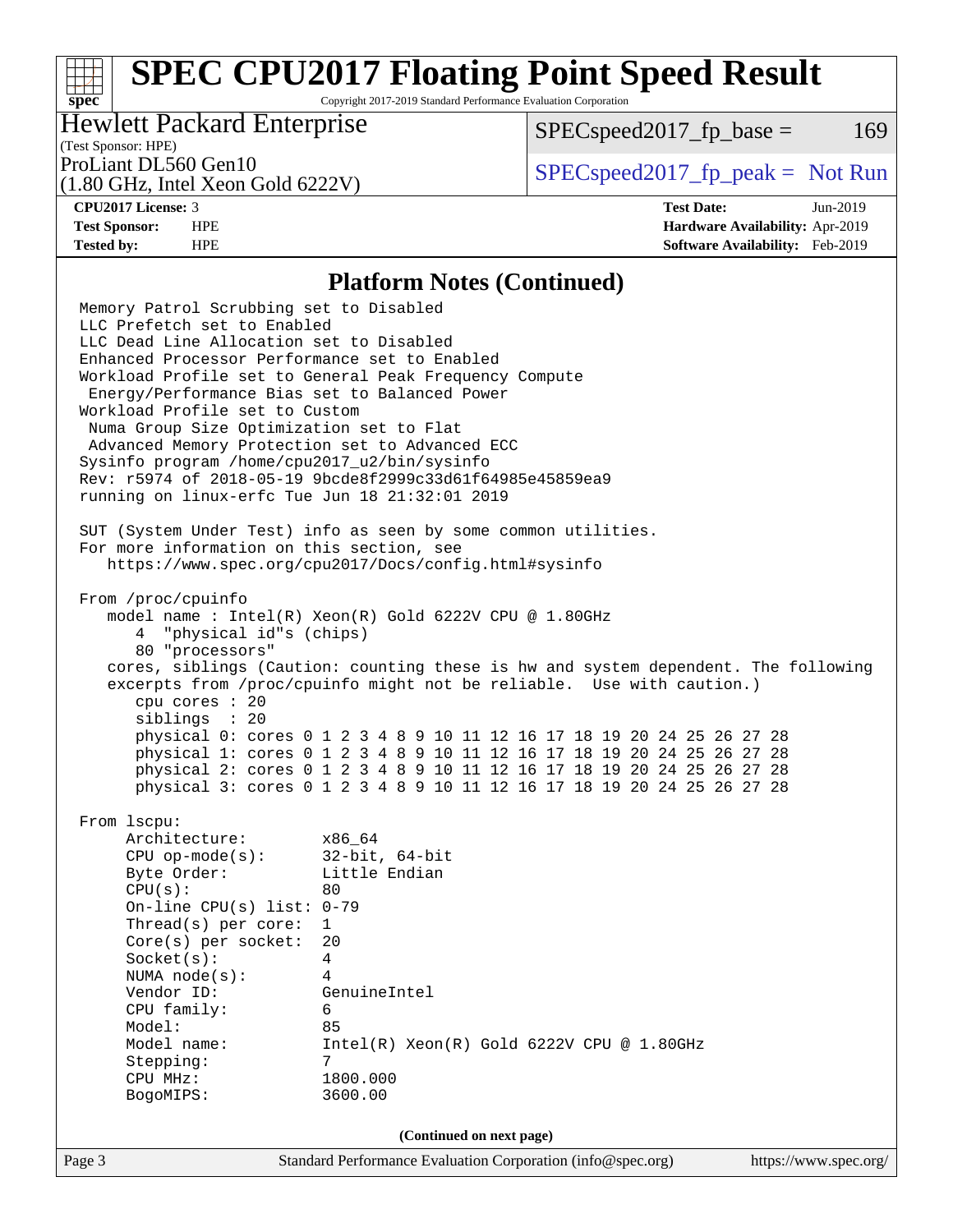Copyright 2017-2019 Standard Performance Evaluation Corporation

### Hewlett Packard Enterprise

(1.80 GHz, Intel Xeon Gold 6222V)

 $SPEC speed2017<sub>fp</sub> base =  $169$$ 

(Test Sponsor: HPE)

ProLiant DL560 Gen10  $SPEC speed2017$  [p\_peak = Not Run

#### **[CPU2017 License:](http://www.spec.org/auto/cpu2017/Docs/result-fields.html#CPU2017License)** 3 **[Test Date:](http://www.spec.org/auto/cpu2017/Docs/result-fields.html#TestDate)** Jun-2019

**[spec](http://www.spec.org/)**

**[Test Sponsor:](http://www.spec.org/auto/cpu2017/Docs/result-fields.html#TestSponsor)** HPE **[Hardware Availability:](http://www.spec.org/auto/cpu2017/Docs/result-fields.html#HardwareAvailability)** Apr-2019 **[Tested by:](http://www.spec.org/auto/cpu2017/Docs/result-fields.html#Testedby)** HPE **[Software Availability:](http://www.spec.org/auto/cpu2017/Docs/result-fields.html#SoftwareAvailability)** Feb-2019

#### **[Platform Notes \(Continued\)](http://www.spec.org/auto/cpu2017/Docs/result-fields.html#PlatformNotes)**

 Virtualization: VT-x L1d cache: 32K L1i cache: 32K L2 cache: 1024K L3 cache: 28160K NUMA node0 CPU(s): 0-19 NUMA node1 CPU(s): 20-39 NUMA node2 CPU(s): 40-59 NUMA node3 CPU(s): 60-79

Flags: fpu vme de pse tsc msr pae mce cx8 apic sep mtrr pge mca cmov pat pse36 clflush dts acpi mmx fxsr sse sse2 ss ht tm pbe syscall nx pdpe1gb rdtscp lm constant\_tsc art arch\_perfmon pebs bts rep\_good nopl xtopology nonstop\_tsc cpuid aperfmperf tsc\_known\_freq pni pclmulqdq dtes64 monitor ds\_cpl vmx smx est tm2 ssse3 sdbg fma cx16 xtpr pdcm pcid dca sse4\_1 sse4\_2 x2apic movbe popcnt tsc\_deadline\_timer aes xsave avx f16c rdrand lahf\_lm abm 3dnowprefetch cpuid\_fault epb cat\_l3 cdp\_l3 invpcid\_single intel\_ppin mba tpr\_shadow vnmi flexpriority ept vpid fsgsbase tsc\_adjust bmi1 hle avx2 smep bmi2 erms invpcid rtm cqm mpx rdt\_a avx512f avx512dq rdseed adx smap clflushopt clwb intel\_pt avx512cd avx512bw avx512vl xsaveopt xsavec xgetbv1 xsaves cqm\_llc cqm\_occup\_llc cqm\_mbm\_total cqm\_mbm\_local ibpb ibrs stibp dtherm ida arat pln pts pku ospke avx512\_vnni arch\_capabilities ssbd

 /proc/cpuinfo cache data cache size : 28160 KB

Page 4 Standard Performance Evaluation Corporation [\(info@spec.org\)](mailto:info@spec.org) <https://www.spec.org/> From numactl --hardware WARNING: a numactl 'node' might or might not correspond to a physical chip. available: 4 nodes (0-3) node 0 cpus: 0 1 2 3 4 5 6 7 8 9 10 11 12 13 14 15 16 17 18 19 node 0 size: 193116 MB node 0 free: 192712 MB node 1 cpus: 20 21 22 23 24 25 26 27 28 29 30 31 32 33 34 35 36 37 38 39 node 1 size: 193532 MB node 1 free: 193358 MB node 2 cpus: 40 41 42 43 44 45 46 47 48 49 50 51 52 53 54 55 56 57 58 59 node 2 size: 193503 MB node 2 free: 193335 MB node 3 cpus: 60 61 62 63 64 65 66 67 68 69 70 71 72 73 74 75 76 77 78 79 node 3 size: 193530 MB node 3 free: 193225 MB node distances: node 0 1 2 3 0: 10 21 21 21 1: 21 10 21 21 2: 21 21 10 21 3: 21 21 21 10 From /proc/meminfo **(Continued on next page)**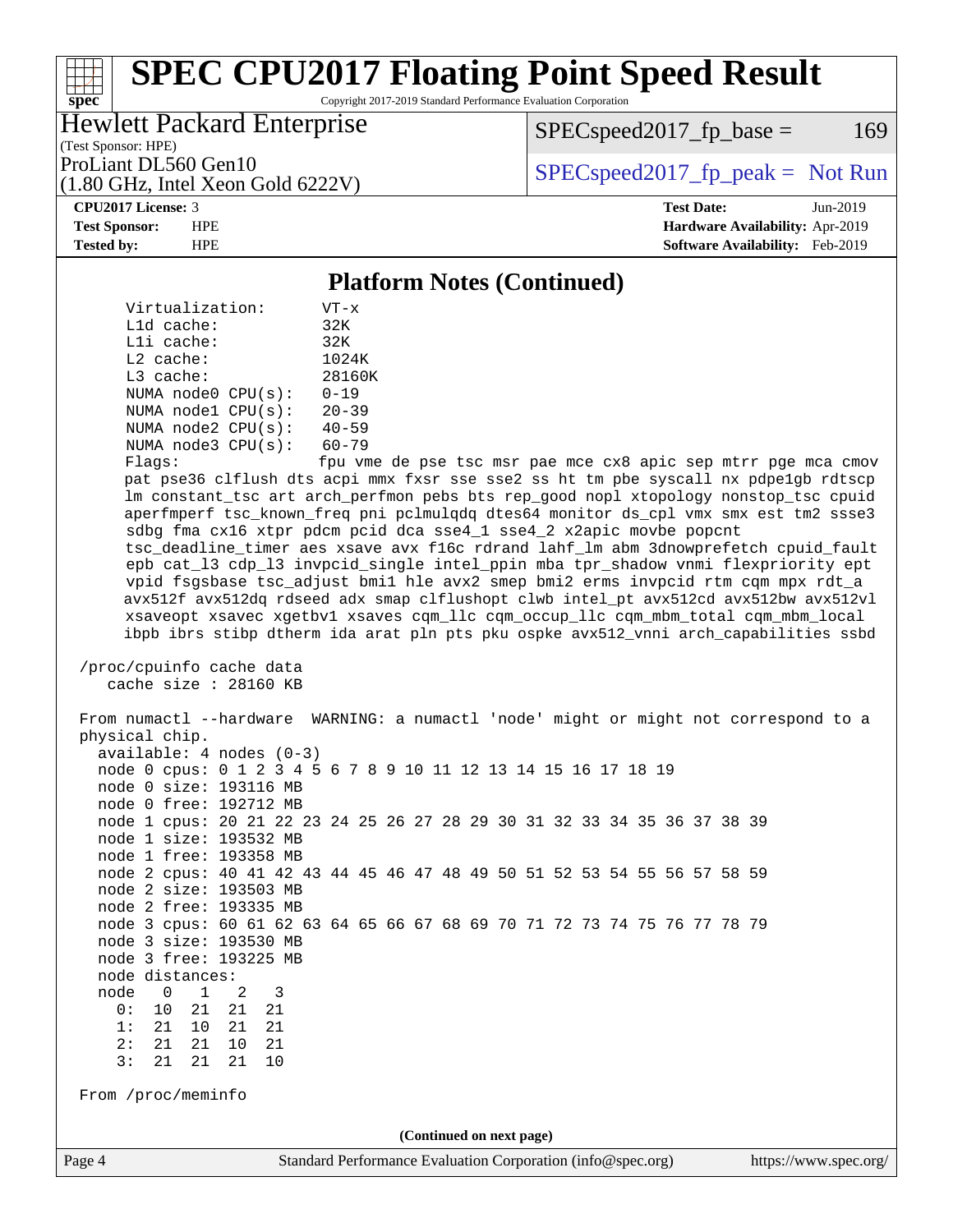#### **[spec](http://www.spec.org/) [SPEC CPU2017 Floating Point Speed Result](http://www.spec.org/auto/cpu2017/Docs/result-fields.html#SPECCPU2017FloatingPointSpeedResult)** Copyright 2017-2019 Standard Performance Evaluation Corporation (Test Sponsor: HPE) Hewlett Packard Enterprise (1.80 GHz, Intel Xeon Gold 6222V) ProLiant DL560 Gen10<br>(1.80 GHz, Intel Xeon Gold 6222V) [SPECspeed2017\\_fp\\_peak =](http://www.spec.org/auto/cpu2017/Docs/result-fields.html#SPECspeed2017fppeak) Not Run  $SPECspeed2017_fp\_base = 169$ **[CPU2017 License:](http://www.spec.org/auto/cpu2017/Docs/result-fields.html#CPU2017License)** 3 **[Test Date:](http://www.spec.org/auto/cpu2017/Docs/result-fields.html#TestDate)** Jun-2019 **[Test Sponsor:](http://www.spec.org/auto/cpu2017/Docs/result-fields.html#TestSponsor)** HPE **[Hardware Availability:](http://www.spec.org/auto/cpu2017/Docs/result-fields.html#HardwareAvailability)** Apr-2019 **[Tested by:](http://www.spec.org/auto/cpu2017/Docs/result-fields.html#Testedby)** HPE **[Software Availability:](http://www.spec.org/auto/cpu2017/Docs/result-fields.html#SoftwareAvailability)** Feb-2019

#### **[Platform Notes \(Continued\)](http://www.spec.org/auto/cpu2017/Docs/result-fields.html#PlatformNotes)**

| Platform indies (Continued)                                                                                                                                                                                                                                                                                                                                                                                                                                                          |
|--------------------------------------------------------------------------------------------------------------------------------------------------------------------------------------------------------------------------------------------------------------------------------------------------------------------------------------------------------------------------------------------------------------------------------------------------------------------------------------|
| MemTotal: 792251088 kB<br>HugePages_Total:<br>$\Omega$<br>Hugepagesize: 2048 kB                                                                                                                                                                                                                                                                                                                                                                                                      |
| From /etc/*release* /etc/*version*<br>os-release:<br>NAME="SLES"<br>VERSION="15"<br>VERSION_ID="15"<br>PRETTY_NAME="SUSE Linux Enterprise Server 15"<br>ID="sles"<br>ID LIKE="suse"<br>$ANSI$ _COLOR=" $0:32$ "<br>CPE_NAME="cpe:/o:suse:sles:15"                                                                                                                                                                                                                                    |
| uname $-a$ :<br>Linux linux-erfc 4.12.14-23-default #1 SMP Tue May 29 21:04:44 UTC 2018 (cd0437b)<br>x86 64 x86 64 x86 64 GNU/Linux                                                                                                                                                                                                                                                                                                                                                  |
| Kernel self-reported vulnerability status:                                                                                                                                                                                                                                                                                                                                                                                                                                           |
| Not affected<br>$CVE-2017-5754$ (Meltdown):<br>CVE-2017-5753 (Spectre variant 1): Mitigation: __user pointer sanitization<br>CVE-2017-5715 (Spectre variant 2): Mitigation: Indirect Branch Restricted Speculation,<br>IBPB, IBRS_FW                                                                                                                                                                                                                                                 |
| run-level 3 Jun 18 21:30                                                                                                                                                                                                                                                                                                                                                                                                                                                             |
| SPEC is set to: /home/cpu2017_u2<br>Filesystem<br>Type Size Used Avail Use% Mounted on<br>/dev/sda2 btrfs 371G 120G 251G 33% /home                                                                                                                                                                                                                                                                                                                                                   |
| Additional information from dmidecode follows. WARNING: Use caution when you interpret<br>this section. The 'dmidecode' program reads system data which is "intended to allow<br>hardware to be accurately determined", but the intent may not be met, as there are<br>frequent changes to hardware, firmware, and the "DMTF SMBIOS" standard.<br>BIOS HPE U34 05/21/2019<br>Memory:<br>24x UNKNOWN NOT AVAILABLE<br>24x UNKNOWN NOT AVAILABLE 32 GB 2 rank 2933, configured at 2400 |
| (End of data from sysinfo program)                                                                                                                                                                                                                                                                                                                                                                                                                                                   |
|                                                                                                                                                                                                                                                                                                                                                                                                                                                                                      |
|                                                                                                                                                                                                                                                                                                                                                                                                                                                                                      |
|                                                                                                                                                                                                                                                                                                                                                                                                                                                                                      |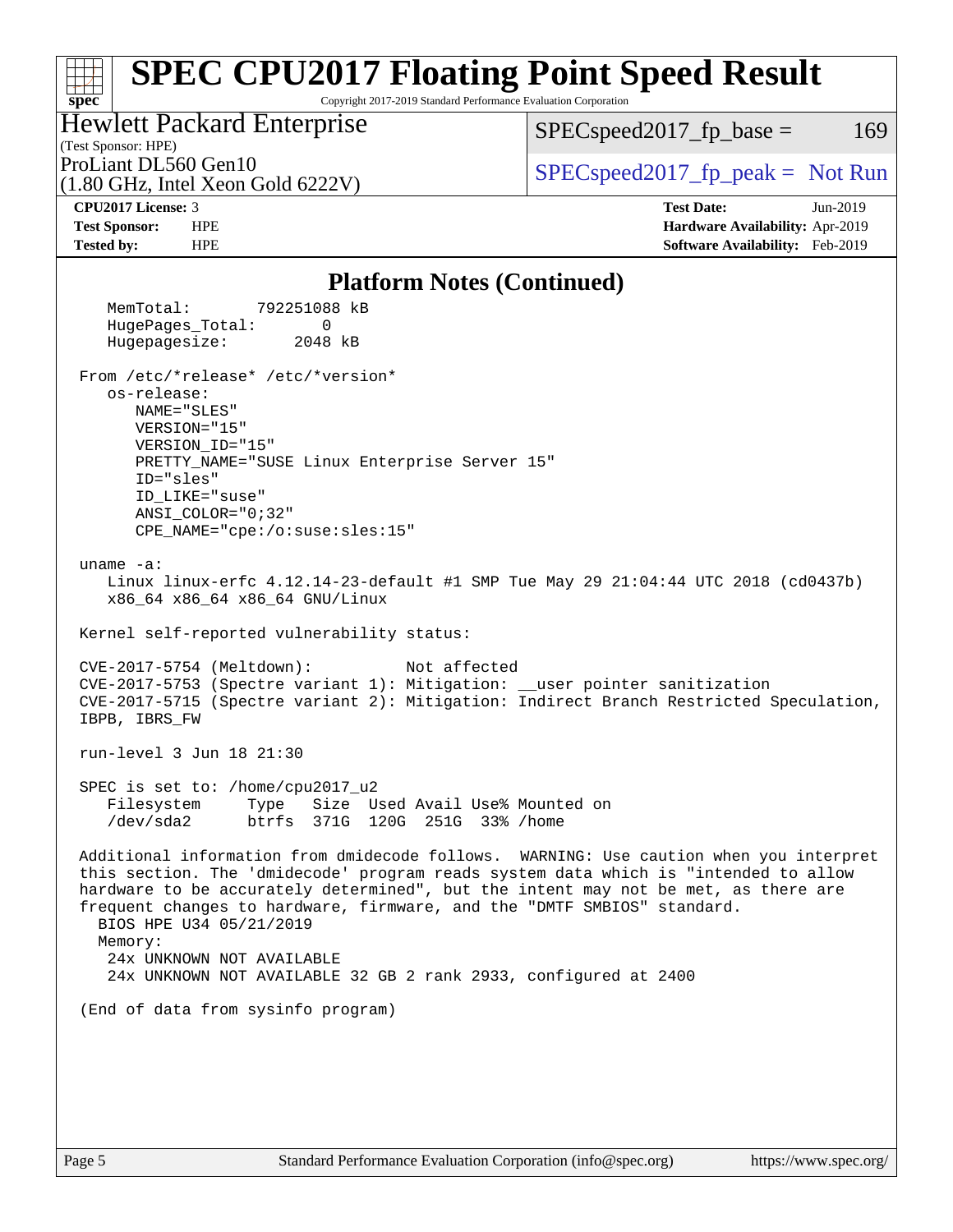Copyright 2017-2019 Standard Performance Evaluation Corporation

|  | <b>Hewlett Packard Enterprise</b> |  |
|--|-----------------------------------|--|
|  |                                   |  |

 $SPEC speed2017_fp\_base = 169$ 

### (Test Sponsor: HPE)

(1.80 GHz, Intel Xeon Gold 6222V)

ProLiant DL560 Gen10<br>  $\begin{array}{c|c}\n\text{SPEC speed2017\_fp\_peak} = \text{Not Run} \\
\hline\n\end{array}$ 

**[spec](http://www.spec.org/)**

**[Tested by:](http://www.spec.org/auto/cpu2017/Docs/result-fields.html#Testedby)** HPE **[Software Availability:](http://www.spec.org/auto/cpu2017/Docs/result-fields.html#SoftwareAvailability)** Feb-2019

**[CPU2017 License:](http://www.spec.org/auto/cpu2017/Docs/result-fields.html#CPU2017License)** 3 **[Test Date:](http://www.spec.org/auto/cpu2017/Docs/result-fields.html#TestDate)** Jun-2019 **[Test Sponsor:](http://www.spec.org/auto/cpu2017/Docs/result-fields.html#TestSponsor)** HPE **[Hardware Availability:](http://www.spec.org/auto/cpu2017/Docs/result-fields.html#HardwareAvailability)** Apr-2019

#### **[Compiler Version Notes](http://www.spec.org/auto/cpu2017/Docs/result-fields.html#CompilerVersionNotes)**

| $619.1$ bm_s(base) $638.imagick_s(base)$ $644.nab_s(base)$<br>CC.                                                                                                                        |
|------------------------------------------------------------------------------------------------------------------------------------------------------------------------------------------|
| Intel(R) C Intel(R) 64 Compiler for applications running on Intel(R) 64,<br>Version 19.0.2.187 Build 20190117                                                                            |
| Copyright (C) 1985-2019 Intel Corporation. All rights reserved.                                                                                                                          |
|                                                                                                                                                                                          |
| FC 607.cactuBSSN s(base)                                                                                                                                                                 |
| Intel(R) $C++$ Intel(R) 64 Compiler for applications running on Intel(R) 64,<br>Version 19.0.2.187 Build 20190117                                                                        |
| Copyright (C) 1985-2019 Intel Corporation. All rights reserved.<br>Intel(R) C Intel(R) 64 Compiler for applications running on Intel(R) 64,<br>Version 19.0.2.187 Build 20190117         |
| Copyright (C) 1985-2019 Intel Corporation. All rights reserved.<br>$Intel(R)$ Fortran Intel(R) 64 Compiler for applications running on Intel(R)<br>64, Version 19.0.2.187 Build 20190117 |
| Copyright (C) 1985-2019 Intel Corporation. All rights reserved.                                                                                                                          |
|                                                                                                                                                                                          |
| FC 603.bwaves_s(base) 649.fotonik3d_s(base) 654.roms_s(base)<br>----------------                                                                                                         |
| $Intel(R)$ Fortran Intel(R) 64 Compiler for applications running on Intel(R)<br>64, Version 19.0.2.187 Build 20190117                                                                    |
| Copyright (C) 1985-2019 Intel Corporation. All rights reserved.                                                                                                                          |
|                                                                                                                                                                                          |
| $CC$ 621.wrf_s(base) 627.cam4_s(base) 628.pop2_s(base)                                                                                                                                   |
| $Intel(R)$ Fortran Intel(R) 64 Compiler for applications running on Intel(R)<br>64, Version 19.0.2.187 Build 20190117                                                                    |
| Copyright (C) 1985-2019 Intel Corporation. All rights reserved.<br>$Intel(R)$ C Intel(R) 64 Compiler for applications running on Intel(R) 64,<br>Version 19.0.2.187 Build 20190117       |
| Copyright (C) 1985-2019 Intel Corporation. All rights reserved.                                                                                                                          |
|                                                                                                                                                                                          |

### **[Base Compiler Invocation](http://www.spec.org/auto/cpu2017/Docs/result-fields.html#BaseCompilerInvocation)**

[C benchmarks](http://www.spec.org/auto/cpu2017/Docs/result-fields.html#Cbenchmarks):

[icc -m64 -std=c11](http://www.spec.org/cpu2017/results/res2019q3/cpu2017-20190625-15688.flags.html#user_CCbase_intel_icc_64bit_c11_33ee0cdaae7deeeab2a9725423ba97205ce30f63b9926c2519791662299b76a0318f32ddfffdc46587804de3178b4f9328c46fa7c2b0cd779d7a61945c91cd35)

**(Continued on next page)**

Page 6 Standard Performance Evaluation Corporation [\(info@spec.org\)](mailto:info@spec.org) <https://www.spec.org/>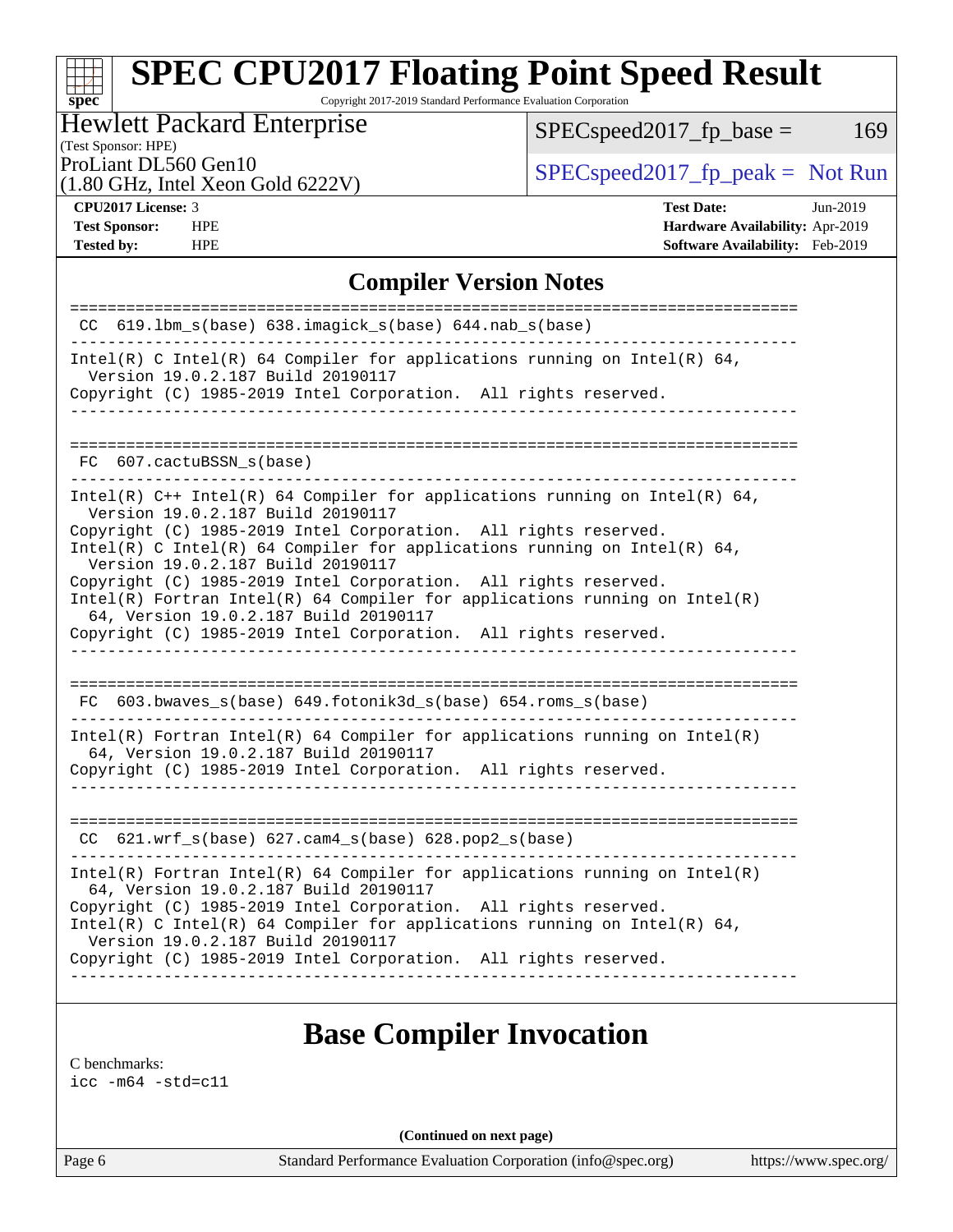Copyright 2017-2019 Standard Performance Evaluation Corporation

### Hewlett Packard Enterprise

(1.80 GHz, Intel Xeon Gold 6222V)

(Test Sponsor: HPE)

 $SPEC speed2017_fp\_base = 169$ 

ProLiant DL560 Gen10  $SPEC speed2017$  [p\_peak = Not Run

**[spec](http://www.spec.org/)**

**[CPU2017 License:](http://www.spec.org/auto/cpu2017/Docs/result-fields.html#CPU2017License)** 3 **[Test Date:](http://www.spec.org/auto/cpu2017/Docs/result-fields.html#TestDate)** Jun-2019 **[Test Sponsor:](http://www.spec.org/auto/cpu2017/Docs/result-fields.html#TestSponsor)** HPE **[Hardware Availability:](http://www.spec.org/auto/cpu2017/Docs/result-fields.html#HardwareAvailability)** Apr-2019 **[Tested by:](http://www.spec.org/auto/cpu2017/Docs/result-fields.html#Testedby)** HPE **[Software Availability:](http://www.spec.org/auto/cpu2017/Docs/result-fields.html#SoftwareAvailability)** Feb-2019

## **[Base Compiler Invocation \(Continued\)](http://www.spec.org/auto/cpu2017/Docs/result-fields.html#BaseCompilerInvocation)**

[Fortran benchmarks](http://www.spec.org/auto/cpu2017/Docs/result-fields.html#Fortranbenchmarks):

[ifort -m64](http://www.spec.org/cpu2017/results/res2019q3/cpu2017-20190625-15688.flags.html#user_FCbase_intel_ifort_64bit_24f2bb282fbaeffd6157abe4f878425411749daecae9a33200eee2bee2fe76f3b89351d69a8130dd5949958ce389cf37ff59a95e7a40d588e8d3a57e0c3fd751)

[Benchmarks using both Fortran and C](http://www.spec.org/auto/cpu2017/Docs/result-fields.html#BenchmarksusingbothFortranandC): [ifort -m64](http://www.spec.org/cpu2017/results/res2019q3/cpu2017-20190625-15688.flags.html#user_CC_FCbase_intel_ifort_64bit_24f2bb282fbaeffd6157abe4f878425411749daecae9a33200eee2bee2fe76f3b89351d69a8130dd5949958ce389cf37ff59a95e7a40d588e8d3a57e0c3fd751) [icc -m64 -std=c11](http://www.spec.org/cpu2017/results/res2019q3/cpu2017-20190625-15688.flags.html#user_CC_FCbase_intel_icc_64bit_c11_33ee0cdaae7deeeab2a9725423ba97205ce30f63b9926c2519791662299b76a0318f32ddfffdc46587804de3178b4f9328c46fa7c2b0cd779d7a61945c91cd35)

[Benchmarks using Fortran, C, and C++:](http://www.spec.org/auto/cpu2017/Docs/result-fields.html#BenchmarksusingFortranCandCXX) [icpc -m64](http://www.spec.org/cpu2017/results/res2019q3/cpu2017-20190625-15688.flags.html#user_CC_CXX_FCbase_intel_icpc_64bit_4ecb2543ae3f1412ef961e0650ca070fec7b7afdcd6ed48761b84423119d1bf6bdf5cad15b44d48e7256388bc77273b966e5eb805aefd121eb22e9299b2ec9d9) [icc -m64 -std=c11](http://www.spec.org/cpu2017/results/res2019q3/cpu2017-20190625-15688.flags.html#user_CC_CXX_FCbase_intel_icc_64bit_c11_33ee0cdaae7deeeab2a9725423ba97205ce30f63b9926c2519791662299b76a0318f32ddfffdc46587804de3178b4f9328c46fa7c2b0cd779d7a61945c91cd35) [ifort -m64](http://www.spec.org/cpu2017/results/res2019q3/cpu2017-20190625-15688.flags.html#user_CC_CXX_FCbase_intel_ifort_64bit_24f2bb282fbaeffd6157abe4f878425411749daecae9a33200eee2bee2fe76f3b89351d69a8130dd5949958ce389cf37ff59a95e7a40d588e8d3a57e0c3fd751)

### **[Base Portability Flags](http://www.spec.org/auto/cpu2017/Docs/result-fields.html#BasePortabilityFlags)**

 603.bwaves\_s: [-DSPEC\\_LP64](http://www.spec.org/cpu2017/results/res2019q3/cpu2017-20190625-15688.flags.html#suite_basePORTABILITY603_bwaves_s_DSPEC_LP64) 607.cactuBSSN\_s: [-DSPEC\\_LP64](http://www.spec.org/cpu2017/results/res2019q3/cpu2017-20190625-15688.flags.html#suite_basePORTABILITY607_cactuBSSN_s_DSPEC_LP64) 619.lbm\_s: [-DSPEC\\_LP64](http://www.spec.org/cpu2017/results/res2019q3/cpu2017-20190625-15688.flags.html#suite_basePORTABILITY619_lbm_s_DSPEC_LP64) 621.wrf\_s: [-DSPEC\\_LP64](http://www.spec.org/cpu2017/results/res2019q3/cpu2017-20190625-15688.flags.html#suite_basePORTABILITY621_wrf_s_DSPEC_LP64) [-DSPEC\\_CASE\\_FLAG](http://www.spec.org/cpu2017/results/res2019q3/cpu2017-20190625-15688.flags.html#b621.wrf_s_baseCPORTABILITY_DSPEC_CASE_FLAG) [-convert big\\_endian](http://www.spec.org/cpu2017/results/res2019q3/cpu2017-20190625-15688.flags.html#user_baseFPORTABILITY621_wrf_s_convert_big_endian_c3194028bc08c63ac5d04de18c48ce6d347e4e562e8892b8bdbdc0214820426deb8554edfa529a3fb25a586e65a3d812c835984020483e7e73212c4d31a38223) 627.cam4\_s: [-DSPEC\\_LP64](http://www.spec.org/cpu2017/results/res2019q3/cpu2017-20190625-15688.flags.html#suite_basePORTABILITY627_cam4_s_DSPEC_LP64) [-DSPEC\\_CASE\\_FLAG](http://www.spec.org/cpu2017/results/res2019q3/cpu2017-20190625-15688.flags.html#b627.cam4_s_baseCPORTABILITY_DSPEC_CASE_FLAG) 628.pop2\_s: [-DSPEC\\_LP64](http://www.spec.org/cpu2017/results/res2019q3/cpu2017-20190625-15688.flags.html#suite_basePORTABILITY628_pop2_s_DSPEC_LP64) [-DSPEC\\_CASE\\_FLAG](http://www.spec.org/cpu2017/results/res2019q3/cpu2017-20190625-15688.flags.html#b628.pop2_s_baseCPORTABILITY_DSPEC_CASE_FLAG) [-convert big\\_endian](http://www.spec.org/cpu2017/results/res2019q3/cpu2017-20190625-15688.flags.html#user_baseFPORTABILITY628_pop2_s_convert_big_endian_c3194028bc08c63ac5d04de18c48ce6d347e4e562e8892b8bdbdc0214820426deb8554edfa529a3fb25a586e65a3d812c835984020483e7e73212c4d31a38223) [-assume byterecl](http://www.spec.org/cpu2017/results/res2019q3/cpu2017-20190625-15688.flags.html#user_baseFPORTABILITY628_pop2_s_assume_byterecl_7e47d18b9513cf18525430bbf0f2177aa9bf368bc7a059c09b2c06a34b53bd3447c950d3f8d6c70e3faf3a05c8557d66a5798b567902e8849adc142926523472) 638.imagick\_s: [-DSPEC\\_LP64](http://www.spec.org/cpu2017/results/res2019q3/cpu2017-20190625-15688.flags.html#suite_basePORTABILITY638_imagick_s_DSPEC_LP64) 644.nab\_s: [-DSPEC\\_LP64](http://www.spec.org/cpu2017/results/res2019q3/cpu2017-20190625-15688.flags.html#suite_basePORTABILITY644_nab_s_DSPEC_LP64) 649.fotonik3d\_s: [-DSPEC\\_LP64](http://www.spec.org/cpu2017/results/res2019q3/cpu2017-20190625-15688.flags.html#suite_basePORTABILITY649_fotonik3d_s_DSPEC_LP64) 654.roms\_s: [-DSPEC\\_LP64](http://www.spec.org/cpu2017/results/res2019q3/cpu2017-20190625-15688.flags.html#suite_basePORTABILITY654_roms_s_DSPEC_LP64)

## **[Base Optimization Flags](http://www.spec.org/auto/cpu2017/Docs/result-fields.html#BaseOptimizationFlags)**

[C benchmarks](http://www.spec.org/auto/cpu2017/Docs/result-fields.html#Cbenchmarks):

[-xCORE-AVX512](http://www.spec.org/cpu2017/results/res2019q3/cpu2017-20190625-15688.flags.html#user_CCbase_f-xCORE-AVX512) [-ipo](http://www.spec.org/cpu2017/results/res2019q3/cpu2017-20190625-15688.flags.html#user_CCbase_f-ipo) [-O3](http://www.spec.org/cpu2017/results/res2019q3/cpu2017-20190625-15688.flags.html#user_CCbase_f-O3) [-no-prec-div](http://www.spec.org/cpu2017/results/res2019q3/cpu2017-20190625-15688.flags.html#user_CCbase_f-no-prec-div) [-qopt-prefetch](http://www.spec.org/cpu2017/results/res2019q3/cpu2017-20190625-15688.flags.html#user_CCbase_f-qopt-prefetch) [-ffinite-math-only](http://www.spec.org/cpu2017/results/res2019q3/cpu2017-20190625-15688.flags.html#user_CCbase_f_finite_math_only_cb91587bd2077682c4b38af759c288ed7c732db004271a9512da14a4f8007909a5f1427ecbf1a0fb78ff2a814402c6114ac565ca162485bbcae155b5e4258871) [-qopt-mem-layout-trans=4](http://www.spec.org/cpu2017/results/res2019q3/cpu2017-20190625-15688.flags.html#user_CCbase_f-qopt-mem-layout-trans_fa39e755916c150a61361b7846f310bcdf6f04e385ef281cadf3647acec3f0ae266d1a1d22d972a7087a248fd4e6ca390a3634700869573d231a252c784941a8) [-qopenmp](http://www.spec.org/cpu2017/results/res2019q3/cpu2017-20190625-15688.flags.html#user_CCbase_qopenmp_16be0c44f24f464004c6784a7acb94aca937f053568ce72f94b139a11c7c168634a55f6653758ddd83bcf7b8463e8028bb0b48b77bcddc6b78d5d95bb1df2967) [-DSPEC\\_OPENMP](http://www.spec.org/cpu2017/results/res2019q3/cpu2017-20190625-15688.flags.html#suite_CCbase_DSPEC_OPENMP)

[Fortran benchmarks](http://www.spec.org/auto/cpu2017/Docs/result-fields.html#Fortranbenchmarks):

[-DSPEC\\_OPENMP](http://www.spec.org/cpu2017/results/res2019q3/cpu2017-20190625-15688.flags.html#suite_FCbase_DSPEC_OPENMP) [-xCORE-AVX512](http://www.spec.org/cpu2017/results/res2019q3/cpu2017-20190625-15688.flags.html#user_FCbase_f-xCORE-AVX512) [-ipo](http://www.spec.org/cpu2017/results/res2019q3/cpu2017-20190625-15688.flags.html#user_FCbase_f-ipo) [-O3](http://www.spec.org/cpu2017/results/res2019q3/cpu2017-20190625-15688.flags.html#user_FCbase_f-O3) [-no-prec-div](http://www.spec.org/cpu2017/results/res2019q3/cpu2017-20190625-15688.flags.html#user_FCbase_f-no-prec-div) [-qopt-prefetch](http://www.spec.org/cpu2017/results/res2019q3/cpu2017-20190625-15688.flags.html#user_FCbase_f-qopt-prefetch) [-ffinite-math-only](http://www.spec.org/cpu2017/results/res2019q3/cpu2017-20190625-15688.flags.html#user_FCbase_f_finite_math_only_cb91587bd2077682c4b38af759c288ed7c732db004271a9512da14a4f8007909a5f1427ecbf1a0fb78ff2a814402c6114ac565ca162485bbcae155b5e4258871) [-qopt-mem-layout-trans=4](http://www.spec.org/cpu2017/results/res2019q3/cpu2017-20190625-15688.flags.html#user_FCbase_f-qopt-mem-layout-trans_fa39e755916c150a61361b7846f310bcdf6f04e385ef281cadf3647acec3f0ae266d1a1d22d972a7087a248fd4e6ca390a3634700869573d231a252c784941a8) [-qopenmp](http://www.spec.org/cpu2017/results/res2019q3/cpu2017-20190625-15688.flags.html#user_FCbase_qopenmp_16be0c44f24f464004c6784a7acb94aca937f053568ce72f94b139a11c7c168634a55f6653758ddd83bcf7b8463e8028bb0b48b77bcddc6b78d5d95bb1df2967) [-nostandard-realloc-lhs](http://www.spec.org/cpu2017/results/res2019q3/cpu2017-20190625-15688.flags.html#user_FCbase_f_2003_std_realloc_82b4557e90729c0f113870c07e44d33d6f5a304b4f63d4c15d2d0f1fab99f5daaed73bdb9275d9ae411527f28b936061aa8b9c8f2d63842963b95c9dd6426b8a)

[Benchmarks using both Fortran and C](http://www.spec.org/auto/cpu2017/Docs/result-fields.html#BenchmarksusingbothFortranandC):

[-xCORE-AVX512](http://www.spec.org/cpu2017/results/res2019q3/cpu2017-20190625-15688.flags.html#user_CC_FCbase_f-xCORE-AVX512) [-ipo](http://www.spec.org/cpu2017/results/res2019q3/cpu2017-20190625-15688.flags.html#user_CC_FCbase_f-ipo) [-O3](http://www.spec.org/cpu2017/results/res2019q3/cpu2017-20190625-15688.flags.html#user_CC_FCbase_f-O3) [-no-prec-div](http://www.spec.org/cpu2017/results/res2019q3/cpu2017-20190625-15688.flags.html#user_CC_FCbase_f-no-prec-div) [-qopt-prefetch](http://www.spec.org/cpu2017/results/res2019q3/cpu2017-20190625-15688.flags.html#user_CC_FCbase_f-qopt-prefetch) [-ffinite-math-only](http://www.spec.org/cpu2017/results/res2019q3/cpu2017-20190625-15688.flags.html#user_CC_FCbase_f_finite_math_only_cb91587bd2077682c4b38af759c288ed7c732db004271a9512da14a4f8007909a5f1427ecbf1a0fb78ff2a814402c6114ac565ca162485bbcae155b5e4258871) [-qopt-mem-layout-trans=4](http://www.spec.org/cpu2017/results/res2019q3/cpu2017-20190625-15688.flags.html#user_CC_FCbase_f-qopt-mem-layout-trans_fa39e755916c150a61361b7846f310bcdf6f04e385ef281cadf3647acec3f0ae266d1a1d22d972a7087a248fd4e6ca390a3634700869573d231a252c784941a8) [-qopenmp](http://www.spec.org/cpu2017/results/res2019q3/cpu2017-20190625-15688.flags.html#user_CC_FCbase_qopenmp_16be0c44f24f464004c6784a7acb94aca937f053568ce72f94b139a11c7c168634a55f6653758ddd83bcf7b8463e8028bb0b48b77bcddc6b78d5d95bb1df2967) [-DSPEC\\_OPENMP](http://www.spec.org/cpu2017/results/res2019q3/cpu2017-20190625-15688.flags.html#suite_CC_FCbase_DSPEC_OPENMP) [-nostandard-realloc-lhs](http://www.spec.org/cpu2017/results/res2019q3/cpu2017-20190625-15688.flags.html#user_CC_FCbase_f_2003_std_realloc_82b4557e90729c0f113870c07e44d33d6f5a304b4f63d4c15d2d0f1fab99f5daaed73bdb9275d9ae411527f28b936061aa8b9c8f2d63842963b95c9dd6426b8a)

[Benchmarks using Fortran, C, and C++:](http://www.spec.org/auto/cpu2017/Docs/result-fields.html#BenchmarksusingFortranCandCXX)

[-xCORE-AVX512](http://www.spec.org/cpu2017/results/res2019q3/cpu2017-20190625-15688.flags.html#user_CC_CXX_FCbase_f-xCORE-AVX512) [-ipo](http://www.spec.org/cpu2017/results/res2019q3/cpu2017-20190625-15688.flags.html#user_CC_CXX_FCbase_f-ipo) [-O3](http://www.spec.org/cpu2017/results/res2019q3/cpu2017-20190625-15688.flags.html#user_CC_CXX_FCbase_f-O3) [-no-prec-div](http://www.spec.org/cpu2017/results/res2019q3/cpu2017-20190625-15688.flags.html#user_CC_CXX_FCbase_f-no-prec-div) [-qopt-prefetch](http://www.spec.org/cpu2017/results/res2019q3/cpu2017-20190625-15688.flags.html#user_CC_CXX_FCbase_f-qopt-prefetch) [-ffinite-math-only](http://www.spec.org/cpu2017/results/res2019q3/cpu2017-20190625-15688.flags.html#user_CC_CXX_FCbase_f_finite_math_only_cb91587bd2077682c4b38af759c288ed7c732db004271a9512da14a4f8007909a5f1427ecbf1a0fb78ff2a814402c6114ac565ca162485bbcae155b5e4258871) [-qopt-mem-layout-trans=4](http://www.spec.org/cpu2017/results/res2019q3/cpu2017-20190625-15688.flags.html#user_CC_CXX_FCbase_f-qopt-mem-layout-trans_fa39e755916c150a61361b7846f310bcdf6f04e385ef281cadf3647acec3f0ae266d1a1d22d972a7087a248fd4e6ca390a3634700869573d231a252c784941a8) [-qopenmp](http://www.spec.org/cpu2017/results/res2019q3/cpu2017-20190625-15688.flags.html#user_CC_CXX_FCbase_qopenmp_16be0c44f24f464004c6784a7acb94aca937f053568ce72f94b139a11c7c168634a55f6653758ddd83bcf7b8463e8028bb0b48b77bcddc6b78d5d95bb1df2967) [-DSPEC\\_OPENMP](http://www.spec.org/cpu2017/results/res2019q3/cpu2017-20190625-15688.flags.html#suite_CC_CXX_FCbase_DSPEC_OPENMP)

**(Continued on next page)**

| Page 7 | Standard Performance Evaluation Corporation (info@spec.org) | https://www.spec.org/ |
|--------|-------------------------------------------------------------|-----------------------|
|        |                                                             |                       |